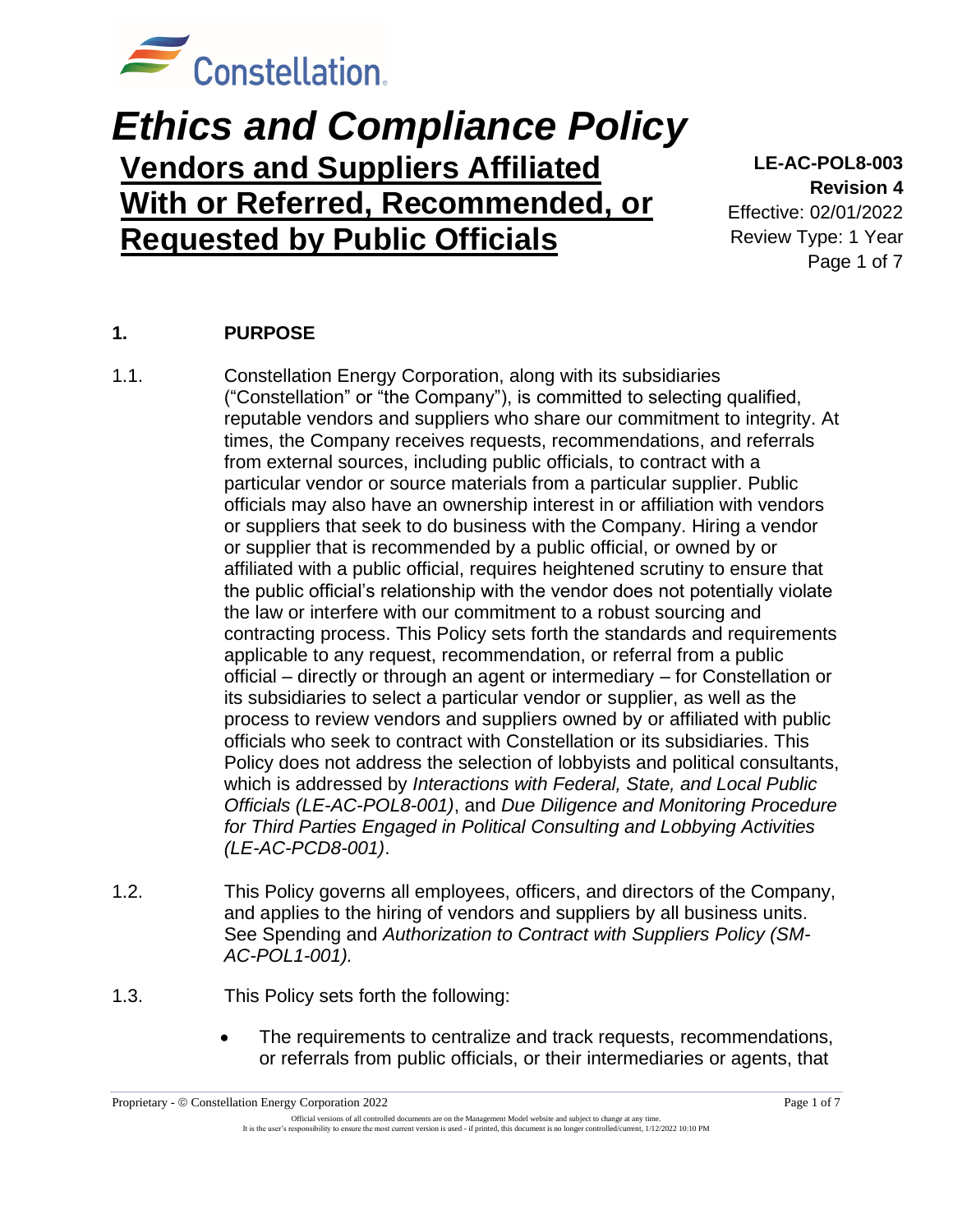

the Company contract with a particular vendor or source materials from a particular supplier (collectively referred to as "Requests");

- The requirements to identify vendors and suppliers who are owned or affiliated with public officials (collectively referred to as "Covered Vendor/Supplier"); and
- The escalation, review, and approval requirements that apply to any vendor or supplier who is the subject of a Request and any Covered Vendor/Supplier to ensure procurement decisions comport with Company policies and due diligence procedures.

### **2. TERMS AND DEFINITIONS**

- 2.1. The following are definitions for terms used in this Policy.
- 2.2. "Public official" or "government official": Any official, officer, or employee of or candidate for a federal, state, local or municipal government department or agency, whether elected, appointed, retained or otherwise employed. An "official, officer, or employee" of a government department or agency, for purposes of this definition, is an individual with a role or position that involves oversight of or influence over the Company's interests.
- 2.3. "Requests": Any requests, recommendations, or referrals from public officials, or their intermediaries or agents, that the Company contract with a particular vendor or source materials from a particular supplier.
- 2.4. "Covered Vendor/Supplier": Any vendor or supplier with an owner, beneficial owner (someone who has a 10% or greater financial interest in a vendor or supplier), director, officer, or Key Employee (a "Key Employee" is an agent, representative, broker or employee who will be compensated for or involved in conducting business with the Company); who is either:
	- (a) a current or former government official (within the past two years); or

Proprietary - © Constellation Energy Corporation 2022 Page 2 of 7

Official versions of all controlled documents are on the Management Model website and subject to change at any time. It is the user's responsibility to ensure the most current version is used - if printed, this document is no longer controlled/current, 1/12/2022 10:10 PM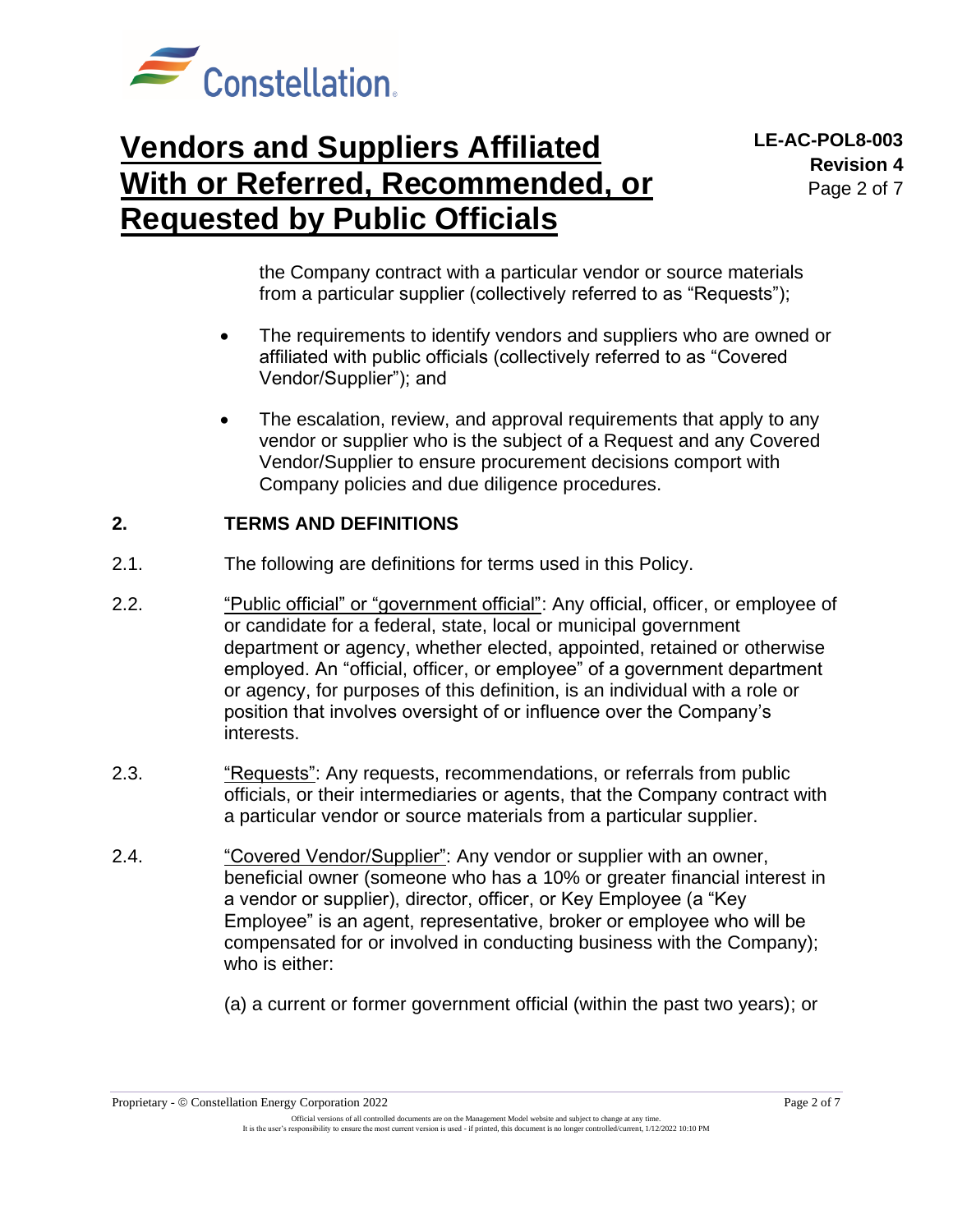

(b) the spouse, domestic partner, child, sibling, parent, or parent/child/sibling-in law of a current or former government official (within the past two years).

A publicly-traded company is not a Covered Vendor/Supplier for purposes of this Policy unless a Key Employee involved in the vendor's relationship with the Company is a current or recent former government official as described above.

### **3. POLICY**

#### 3.1. **Reporting and Tracking Requests and Covered Vendors/Suppliers**

- 3.1.1. Requests under this Policy may come to the Company from different avenues (emails, phone calls, in-person conversations), directly from public officials or indirectly by others acting on their behalf, and to Company personnel at different levels of seniority and in different business units. No matter how a Request is communicated to the Company, all personnel have an obligation to report Requests to Constellation's Chief Ethics and Compliance Officer.
- 3.1.2. The Ethics and Compliance Office shall implement a system to document all Requests, including but not limited to who made the Request, the date of the Request, who received the Request, and the vendor(s) or supplier(s) that are the subject of the Request ("Tracking System"). The Ethics and Compliance Office shall be responsible for determining which function in the Company has responsibility for reviewing the Covered Vendor/Supplier pursuant to the Company's established vendor selection processes reflected in the Spending and *Authorization to Contract with Suppliers Policy (SM-AC-POL1-001)*. Those functions include Supply as well other business units in the Company that have responsibility for selecting and contracting with vendors and suppliers outside of Supply.
- 3.1.3. The Tracking System shall be used to ensure compliance with this Policy; to inform relevant stakeholders, including personnel in Supply, Government Affairs, and the Legal Department, of vendors and suppliers who are the subject of Requests; and to facilitate semi-annual reporting of

Official versions of all controlled documents are on the Management Model website and subject to change at any time. It is the user's responsibility to ensure the most current version is used - if printed, this document is no longer controlled/current, 1/12/2022 10:10 PM

Proprietary - © Constellation Energy Corporation 2022 Page 3 of 7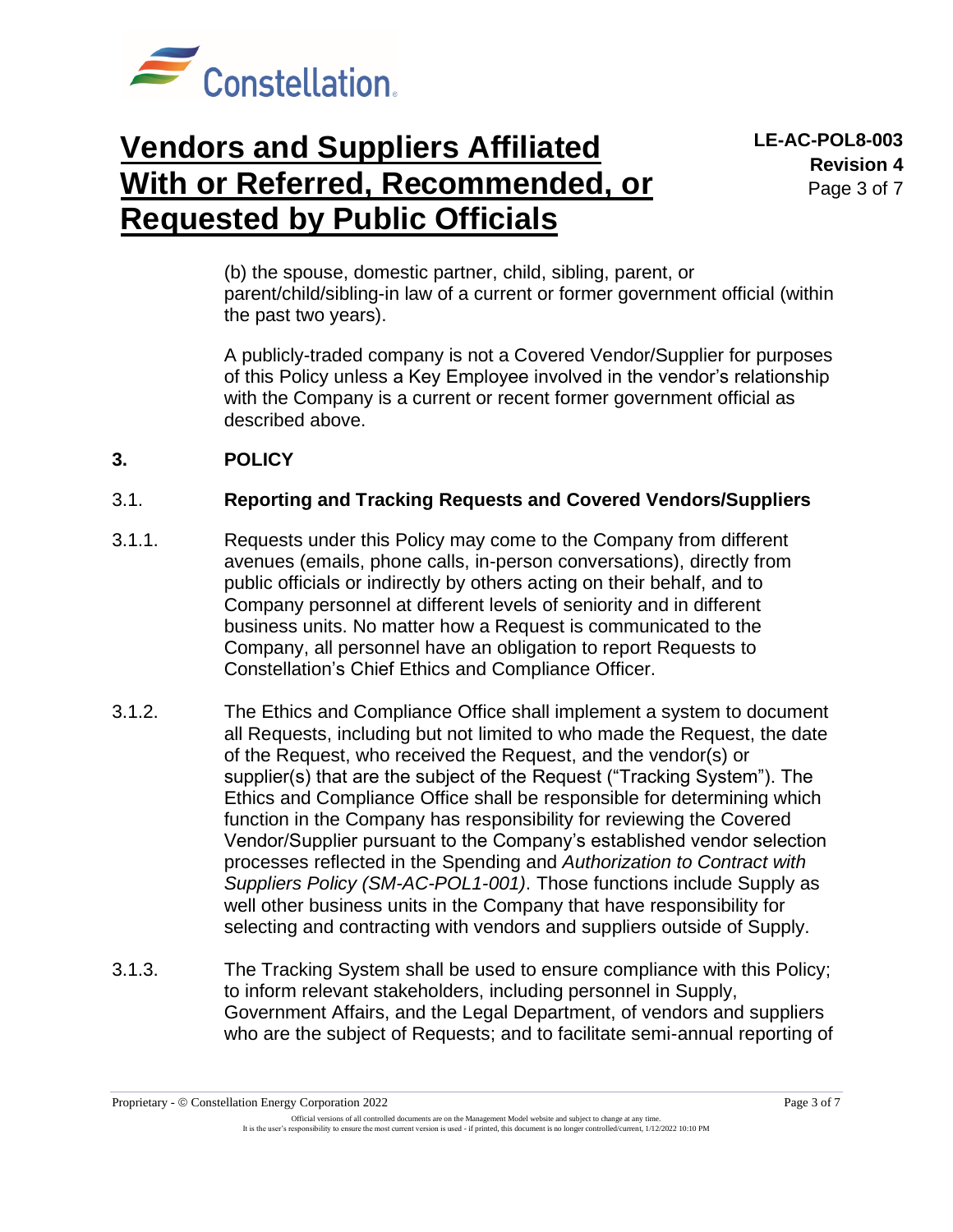

**LE-AC-POL8-003 Revision 4** Page 4 of 7

Requests and their disposition to Constellation's Board of Directors and Audit Committee, per Section 3.4 below.

3.1.4. A due diligence process will be implemented to identify whether a vendor or supplier is a Covered Vendor/Supplier. Covered Vendor/Suppliers will be tracked by the Ethics and Compliance Office in the Tracking System.

#### 3.2. **Prohibited Conduct**

- 3.2.1. Constellation is committed to making procurement decisions based on objective criteria, including the qualifications and reputation of the vendor and the needs of the business units. In certain circumstances, granting a Request or selecting a Covered Vendor/Supplier may create the impression that a public official has undue influence on Company procurement decisions, or could constitute a violation of our policies or anticorruption laws. It is prohibited to select a vendor or supplier for the purpose of influencing a public official to take official action for the benefit of the Company, even if no public official has made a Request with respect to the vendor or supplier.
- 3.2.2. Consistent with *Corporate Anti-Bribery and Anti-Corruption Policy* (LE-AC-60) and *Interactions with Federal, State, and Local Public Officials (LE-AC-POL8-001)*, if a public official makes or appears to make a Request in exchange for offering to perform, or as a reward for, an official act for Constellation or any of its subsidiaries:
	- The Request must be reported immediately to the Company's Chief Ethics and Compliance Officer; and
	- The vendor or supplier who is the subject of the Request shall be disqualified from consideration to provide any goods or services to the Company.
- 3.2.3. The Company's Chief Ethics and Compliance Officer, together with the business unit responsible for the procurement, shall ensure that a vendor or supplier subject to the prohibition in Section 3.2.2 of this Policy is not hired by the Company and the decision is appropriately documented in the

Proprietary - © Constellation Energy Corporation 2022 Page 4 of 7

Official versions of all controlled documents are on the Management Model website and subject to change at any time. It is the user's responsibility to ensure the most current version is used - if printed, this document is no longer controlled/current, 1/12/2022 10:10 PM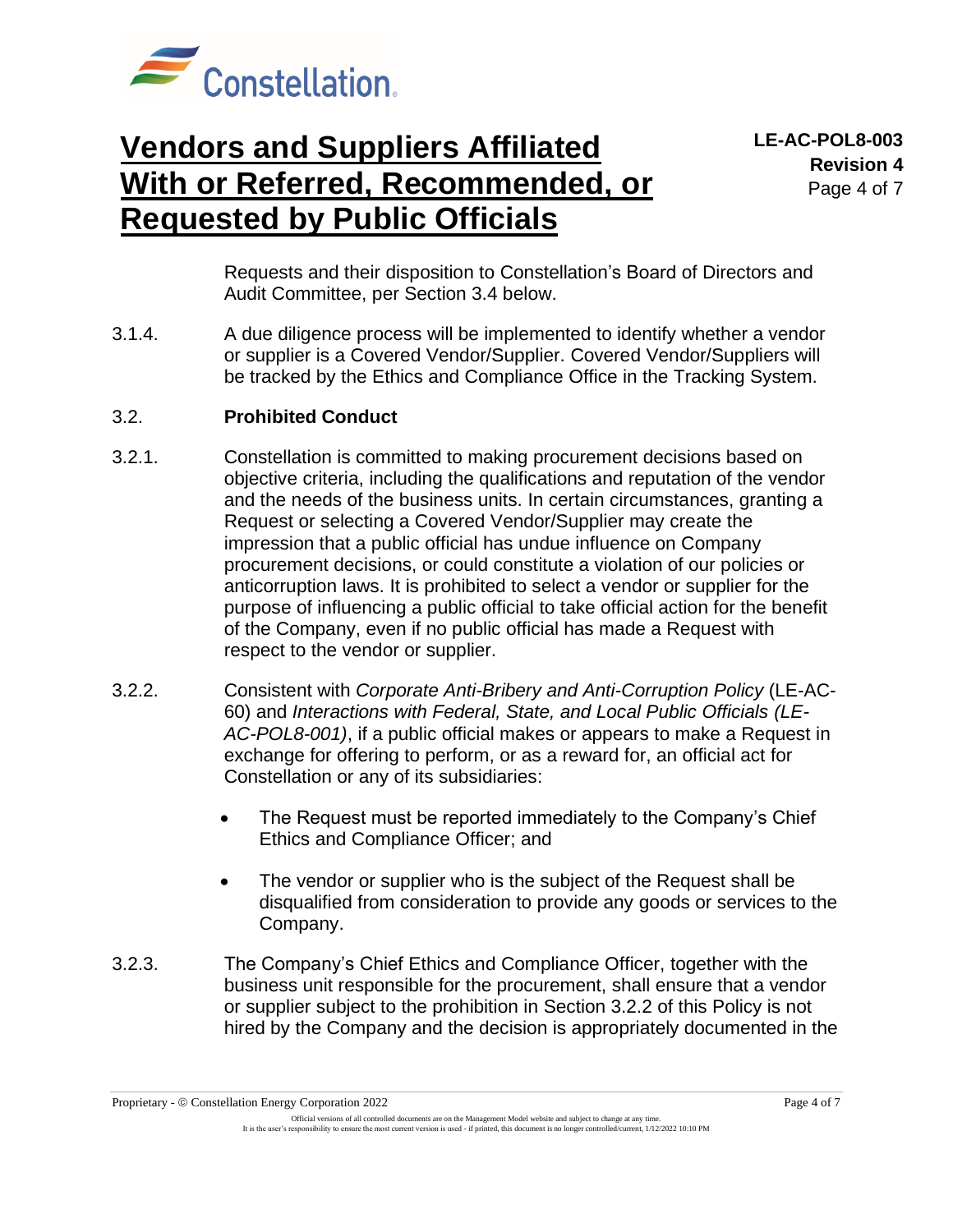

Tracking System and the responsible business unit's procurement due diligence documentation.

#### 3.3. **Consideration of Vendors and Suppliers Subject to Requests and Covered Vendors/Suppliers**

- 3.3.1. Any vendor or supplier who is the subject of a Request, and not otherwise disqualified from consideration under Section 3.2 of this Policy, and any Covered Vendor/Supplier, may be considered for contracting and sourcing with the Company subject to the following requirements:
	- The vendor or supplier must meet the qualifications and requirements for the contracting and sourcing work, as determined by the business unit responsible for the procurement decision;
	- The vendor or supplier must go through the standard due diligence process administered by the business unit responsible for procurement; all vendors and suppliers subject to review by Supply must be reviewed in accordance with the *Materials and Services Procurement Procedure (SM-AC-400)*, including a competitive bidding process if applicable;
	- If the vendor or supplier is being awarded a single-source or solesource contract, the justification for not competitively bidding the contract and required approvals must be documented and maintained. (For vendors or suppliers subject to review by Supply, that process is specified in the *Single Source Procedure (SM-AC-4011)*.)
	- Due diligence documentation for vendor selection including competitive bid evaluations and/or rationales for sole-source contracts, and information captured in the Tracking System, will be submitted to the following (1) SVP responsible for Government Affairs, business unit; (2) General Counsel or designee; (3) Chief Officer, business unit; and (4) Chief Ethics and Compliance Officer.
- 3.3.2. Before selecting and contracting with a Covered Vendor/Supplier or a vendor or supplier subject to a Request, the reasons to support the

Proprietary - © Constellation Energy Corporation 2022 Page 5 of 7

Official versions of all controlled documents are on the Management Model website and subject to change at any time. It is the user's responsibility to ensure the most current version is used - if printed, this document is no longer controlled/current, 1/12/2022 10:10 PM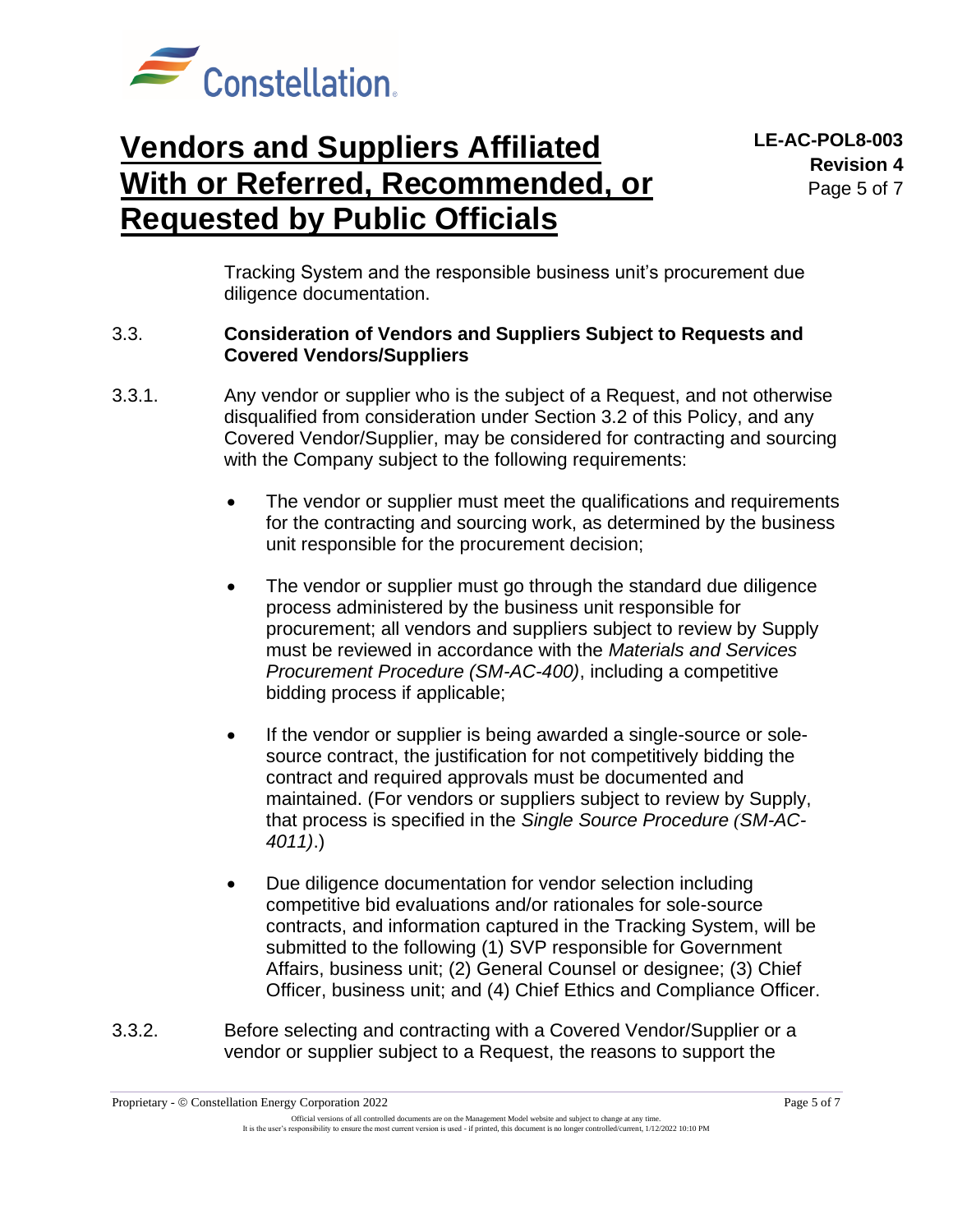

**LE-AC-POL8-003 Revision 4** Page 6 of 7

selection must be documented in the Tracking System and final written approval must be obtained from each of the following: (1) SVP responsible for Government Affairs, business unit; (2) General Counsel or designee; (3) Chief Officer, business unit; and (4) Chief Ethics and Compliance Officer. The final determination regarding whether to award a contract to the vendor or supplier under consideration also shall be documented in the Tracking System.

- 3.3.3. All Covered Vendors/Suppliers who are contracted to provide goods or services to the Company are subject to ongoing monitoring during the time they provide goods or services to the Company. The monitoring will be performed by the Company department responsible for managing the relationship with the Covered Vendor/Supplier. The monitoring will comply with the requirements prescribed by the *Contract Administration Procedure (SM-AC-403)* and include, but not be limited to the following:
- 3.3.3.1. Review of invoices to determine whether the invoices are consistent with contract terms and are supported with appropriate detail; and
- 3.3.3.2. Review of any proposed expansion of the goods or services to be provided by the Covered Vendor/Supplier.

#### 3.4. **Semiannual Reporting**

3.4.1. Every six months, the Company's Chief Ethics and Compliance Officer shall report to the Audit Committee of the Company's Board on all Covered Vendors/Suppliers awarded contracts, and Requests received under this Policy and their status across all subsidiaries.

### **4. REPORTING POTENTIAL POLICY VIOLATIONS AND NON-RETALIATION**

4.1. Compliance with this Policy is critical to sustaining Constellation's integrity in its interactions with public officials. Constellation is committed to a culture that encourages employees to speak up when we see something that violates – or could possibly violate – the law or our policies and seek help when we are unsure about the proper course of action. If you suspect a violation, or possible violation, of this Policy, you have an obligation to

Proprietary - © Constellation Energy Corporation 2022 Page 6 of 7

Official versions of all controlled documents are on the Management Model website and subject to change at any time. It is the user's responsibility to ensure the most current version is used - if printed, this document is no longer controlled/current, 1/12/2022 10:10 PM